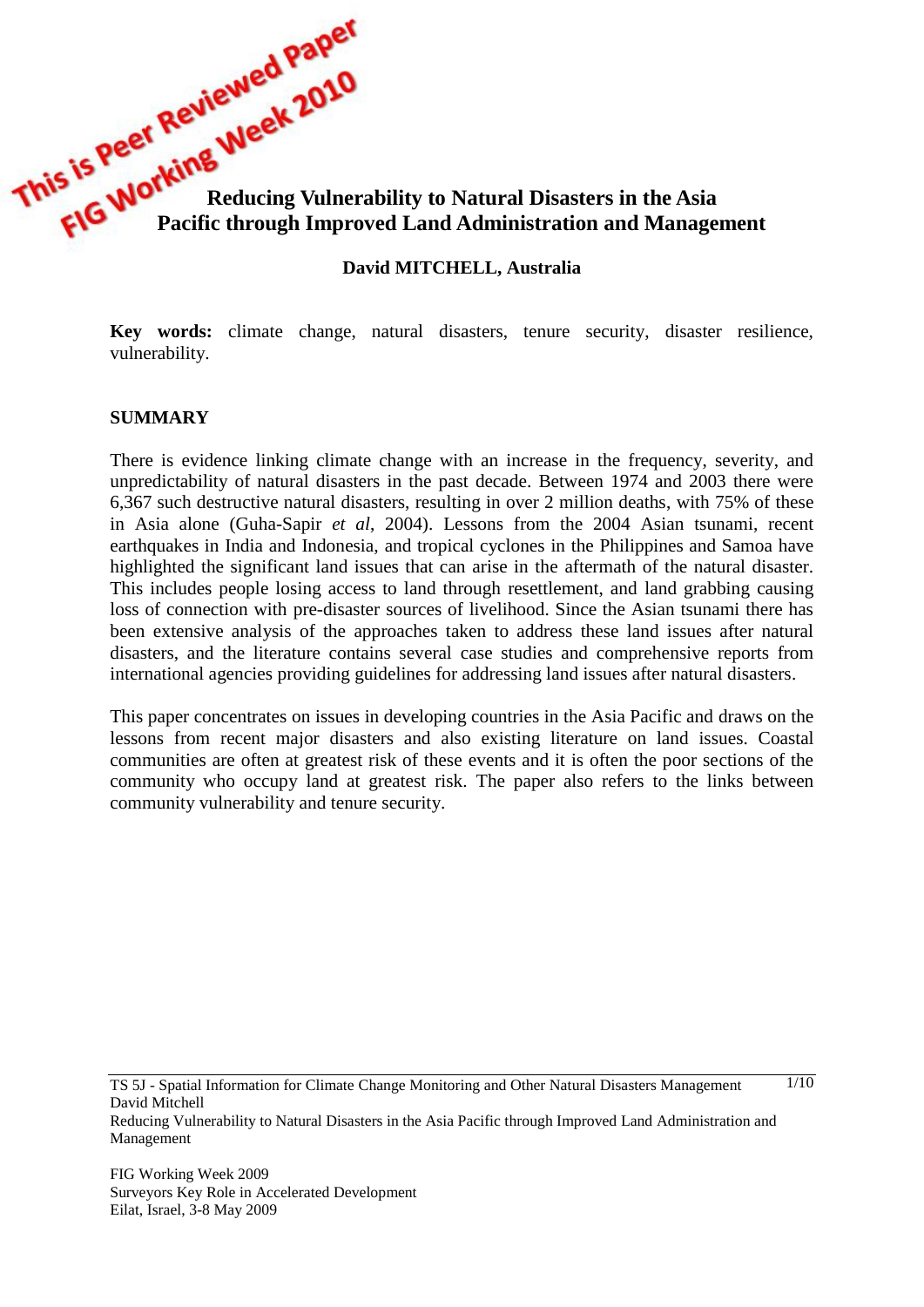# **Reducing Vulnerability to Natural Disasters in the Asia Pacific through Improved Land Administration and Management**

### **David MITCHELL, Australia**

# **INTRODUCTION**

There is evidence linking climate change with an increase in the frequency, severity, and unpredictability of natural disasters in the past decade. Between 1974 and 2003 there were 6,367 such destructive natural disasters, resulting in over 2 million deaths (Guha-Sapir *et al*, 2004). The Asia Pacific region includes the volcanic ring of fire in the Pacific and the cyclone and storm paths of East Asia. An anlaysis of the data on natural disasters in EM-DAT reveals that more than 75% of the total number of people killed by natural disasters between 1994 and 2003 were in Asia (Guha-Sapir *et al*, 2004). Losses causes by natural disasters are greater in developing countries in Asia and the Pacific, and the poor are particularly vulnerable. While the 2004 Asian tsunami received much press, disasters such as earthquakes, tropical cyclones, avalanches, landslides and floods are also common in many countries in the region.

Natural disasters such as these cause damage to land and loss of access to land often results in loss of shelter and livelihoods, sometimes permanently. During the response to the natural disaster there are many tensions and difficulties relating to the relocation of affected communities, the placement of refugee camps, and measures to increase future resilience through avoiding reconstruction on land at risk of further hazards. Vulnerability to disasters is dependent of several factors including the degree of exposure to sites at risk of disaster, social factors such as the level of conflict and discrimination, the strength of the economy, and the level of environmental degradation. Among these vulnerability factors is the level of tenure security for landholders and this will be discussed throughout this paper.

One of the lessons from recent natural disasters is that the poorest and politically weakest members of society are the most vulnerable to the impacts of natural disasters. This was the case in the aftermath of the 2004 Asian tsunami with poor landholders most vulnerable to being displaced from their land. In Aceh disputes over land arose, caused by opportunistic land grabbers, and uncertain inheritance rights where the parents had perished (6,000 inheritance cases were filed in the first three months). Also where building foundations were deeply buried and no traces of land parcel boundaries existed, restoring property rights was even more complex (BRR and the World Bank, 2005). There was also the question of whether reconstruction should occur in hazard prone areas. In Thailand the security of tenure was put under even more pressure in tsunami-affected areas within tourist destinations, and areas with high property values. Handmer *et al* (2007) reported on the displacement of many local people along the Andaman coastline in Thailand following the Asian tsunami, and the incidence of tourism land developers taking control of these areas. They reported that local people were unable to prove formal title over land due to lack of formal tenure or loss of land title documents. This opened up the opportunity for land developers. This is evidence of a breakdown in governance impacting on the land rights of these individuals.

TS 5J - Spatial Information for Climate Change Monitoring and Other Natural Disasters Management David Mitchell  $2/10$ 

Reducing Vulnerability to Natural Disasters in the Asia Pacific through Improved Land Administration and Management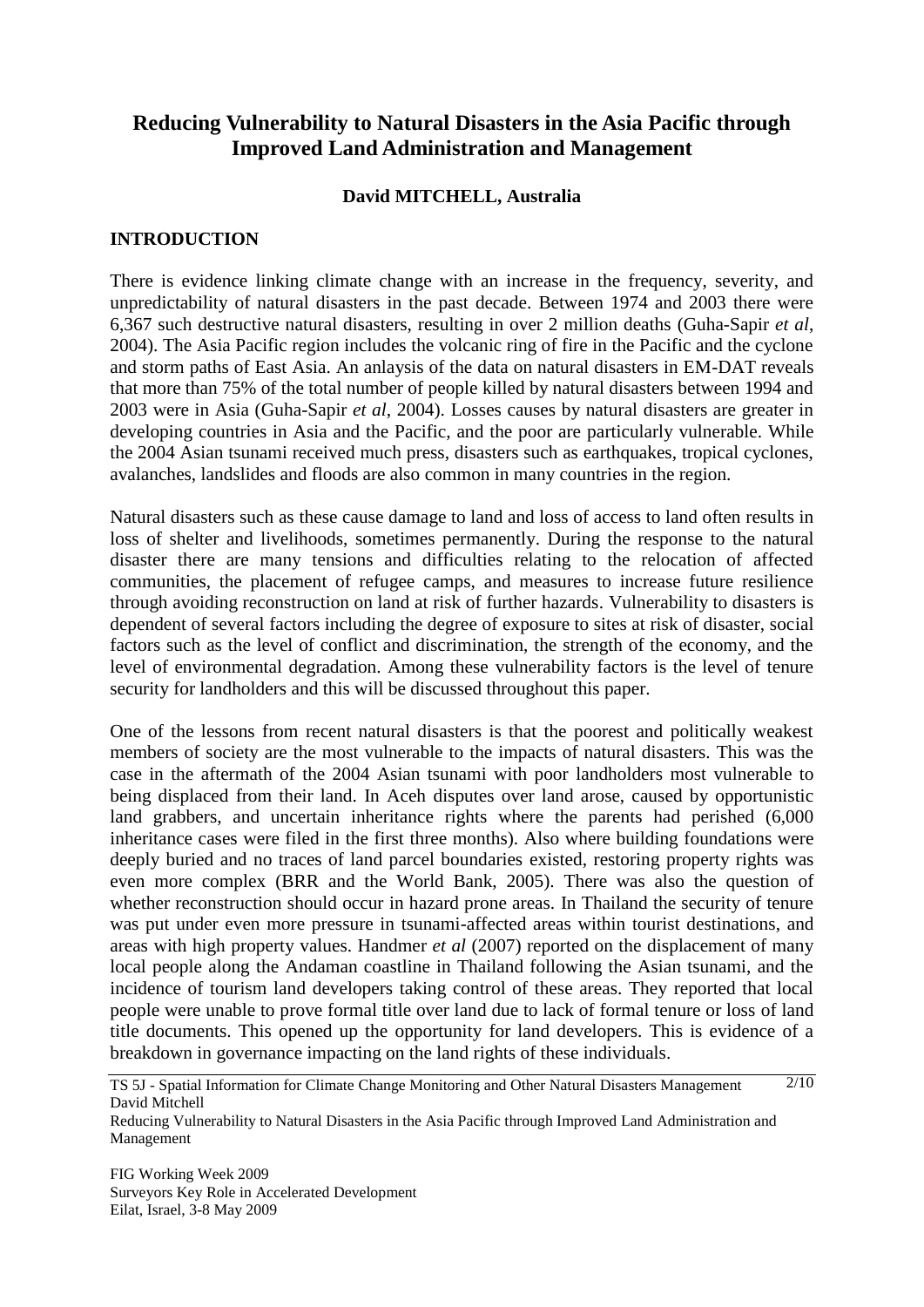Work commissioned by UN-HABITAT and UN-FAO has resulted in several case studies of the land issues following natural disasters including earthquakes in India, the Philippines and Indonesia; the 2004 Asian tsunami, tropical cyclones and floods in Bangladesh and the Philippines; and mudflows and landslides in the Philippines. This work has led towards, among other initiatives, the preparation of a set of guidelines on addressing land issues after natural disasters (Fitzpatrick, 2008). Whilst the nature of the land issues differs depending on the type of natural disaster and the situation of the country, some common lessons can be drawn from this literature.

Natural disasters often involve temporary resettlement of large numbers of people and the choice of location should be chosen in consultation with the community, and where possible, be within reach of pre-disaster livelihoods. The risks are that people will be resettled in unsuitable areas and return to affected lands too early, or that conflict will result within the resettlement areas. Principle 2 of the *Pinheiro Principles* (Inter-Agency, 2007) involves the right to housing and property restitution for refugees and displaced persons, and states that all displaced persons have the right to have restored to them any housing, land and/or property of which they were arbitrarily deprived, or to be compensated where it is factually impossible to restore as determined by an independent, impartial tribunal. In the event of a catastrophe this is a challenge for the central government, especially in developing countries, as the cost of compensation may be very high. Resettlement should not be on land where others have claims unless by agreement with a host community, or on government land. Also, recognition of land rights is important during resettlement and also for subsequent restitution, otherwise people fear eviction.

Disasters usually result in high levels of loss of access to productive land, loss of crops and livelihoods. Some people may be forced to sell their land and others may not be able to meet their sharecropping or lease agreements. These pressures can lead to land conflicts. Natural disasters also have a significant impact on the capacity of land administration systems through loss of staff, damage to boundary markers and survey marks, damage to land records and land offices. In most countries in the region the land administration system is weak in any case and the impact of the disaster further weakens the capacity of the land agencies. Soon after the 2004 Asian tsunami, the Indonesian Land Agency (BPN) issued a decree preventing the selling of land in an effort to stop land speculation, and while it is hard to judge the degree of informal land transactions that may have occurred, there were not widespread reports of land grabbing.

Existing tenure security issues and problems are highlighted after disasters, and the recovery and reconstruction phase is an opportunity to assess these. Disasters affect urban and rural lands and invariably a range of tenures and forms of access rights to land. Often the landless (labourers and sharecroppers, etc) and people with insecure tenure are the most vulnerable to disasters. There is a need to quickly assess previous formal, and informal land rights that existed prior to the disaster, and these often vary in legal and social legitimacy. In some cases long established customary rights exist without legal recognition. Recognition of informal

TS 5J - Spatial Information for Climate Change Monitoring and Other Natural Disasters Management David Mitchell  $\frac{3}{10}$ 

Reducing Vulnerability to Natural Disasters in the Asia Pacific through Improved Land Administration and Management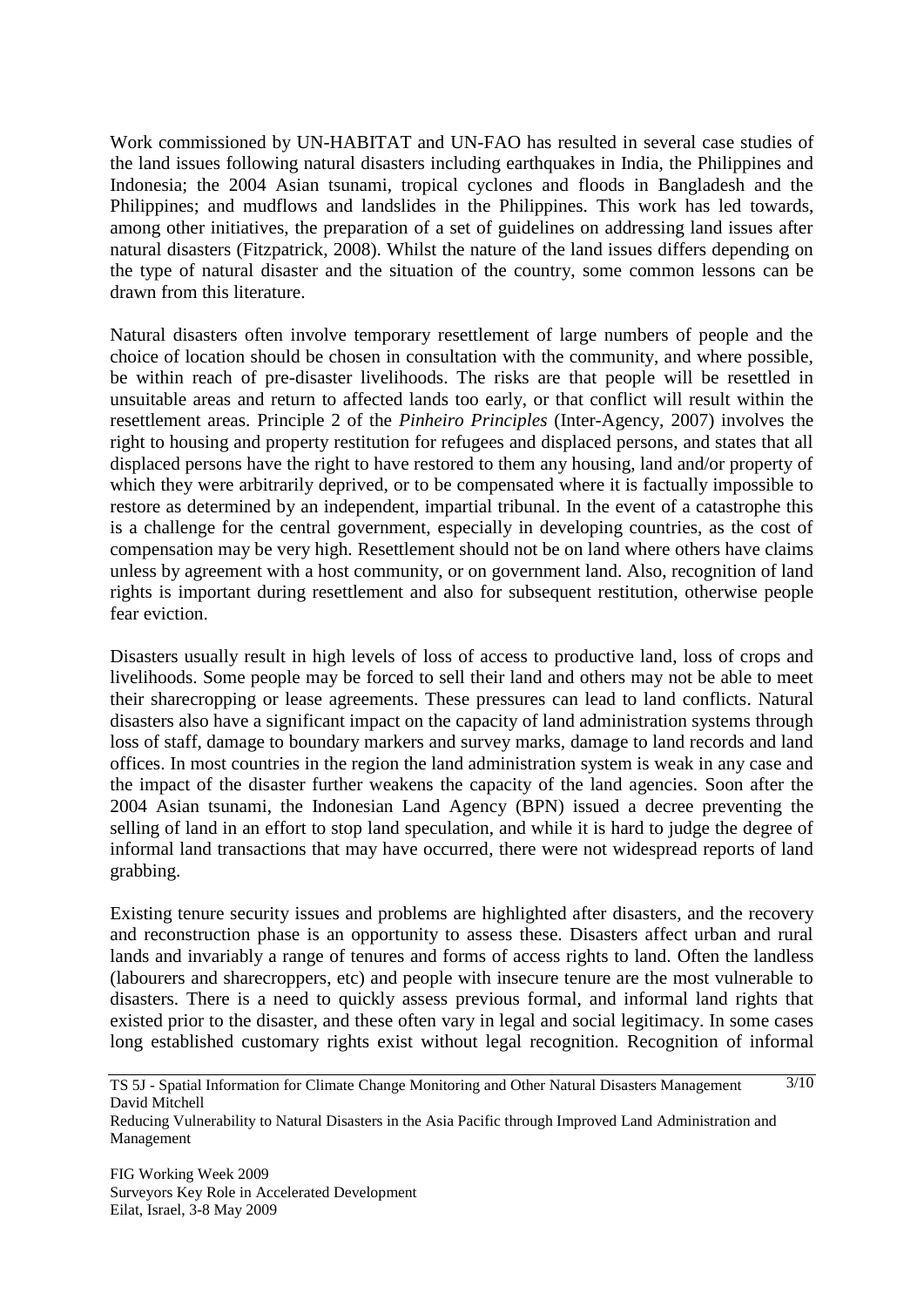tenure and partial rights such as squatters, or sharecroppers, or renters is necessary but more difficult to adjudicate. So, a flexible approach to adjudicating and validating land tenure is needed.

There is an urgent need for adjudication of rights, prior to construction, to determine eligibility for assistance for rebuilding or reconstruction. However, the sheer scale of the challenge facing those responsible for the emergency response is often enormous. During the emergency response and subsequent recovery a trade-off is needed between rebuilding homes as quickly as possible, and undertaking a transparent and community driven process. Often the land records needed to make decisions on pre-disaster rights to land are either out of date or have been destroyed. Also, a loss of personal records and formal government land records complicates the adjudication process. Therefore decisions on the adjudication of rights to land should be made in close consultation with the community and where possible be based on consensus.

The lessons from recent natural disasters provide an opportunity to consider what actions communities at risk of natural disasters can take to reduce their vulnerability to natural disasters and increase their resilience in the event of a natural disaster. This is of particular importance to the poorer coastal communities in the Asia and Pacific region as the potential for rising sea levels and more frequent storm events increases their vulnerability. Natural hazards such as tidal surges, landslides, floods, cyclones, hurricanes and volcanic eruptions can affect communities on a recurrent basis. The urban poor in coastal communities are often at greatest risk of these recurrent events and it is often the poorer sections of the community who settle in hazard prone areas. In many cases the land they occupy is not subject to building controls and settlements development with informal dwellings and no legal recognition of their land tenure (Quan and Dyer, 2008).

# **LAND TENURE AND DISASTER RISK MANAGEMENT**

Secure land tenure provides a degree of economic security for the landholder and, assuming appropriate governance, provides protection against other interests. In a seminal World Bank publication on property rights, Deininger (2003) stated that "tenure security depends on a host of objective and subjective factors, including the clarity with which rights and obligations are defined; the quality and validity of property rights records and whether or not the state guarantees them; the precision with which boundaries are demarcated; the likelihood that rights will be violated; the ability to obtain redress by an authoritative institution in such cases, along with the reassurance that whatever measures the institution decides are deemed appropriate and can be enforced effectively. Deficiencies in any of these areas, or a mismatch between different components of the property rights system, can seriously undermine tenure security, thereby increasing the potential for conflict and undermining the incentives for investment and change". Over the last 15 years various countries in the Asia and Pacific region have implemented land administration projects that involve the creation and registration of land titles. The objectives of many of these land administration projects have been to improve tenure security and access to land, potentially resulting in more efficient

TS 5J - Spatial Information for Climate Change Monitoring and Other Natural Disasters Management David Mitchell  $4/10$ 

Reducing Vulnerability to Natural Disasters in the Asia Pacific through Improved Land Administration and Management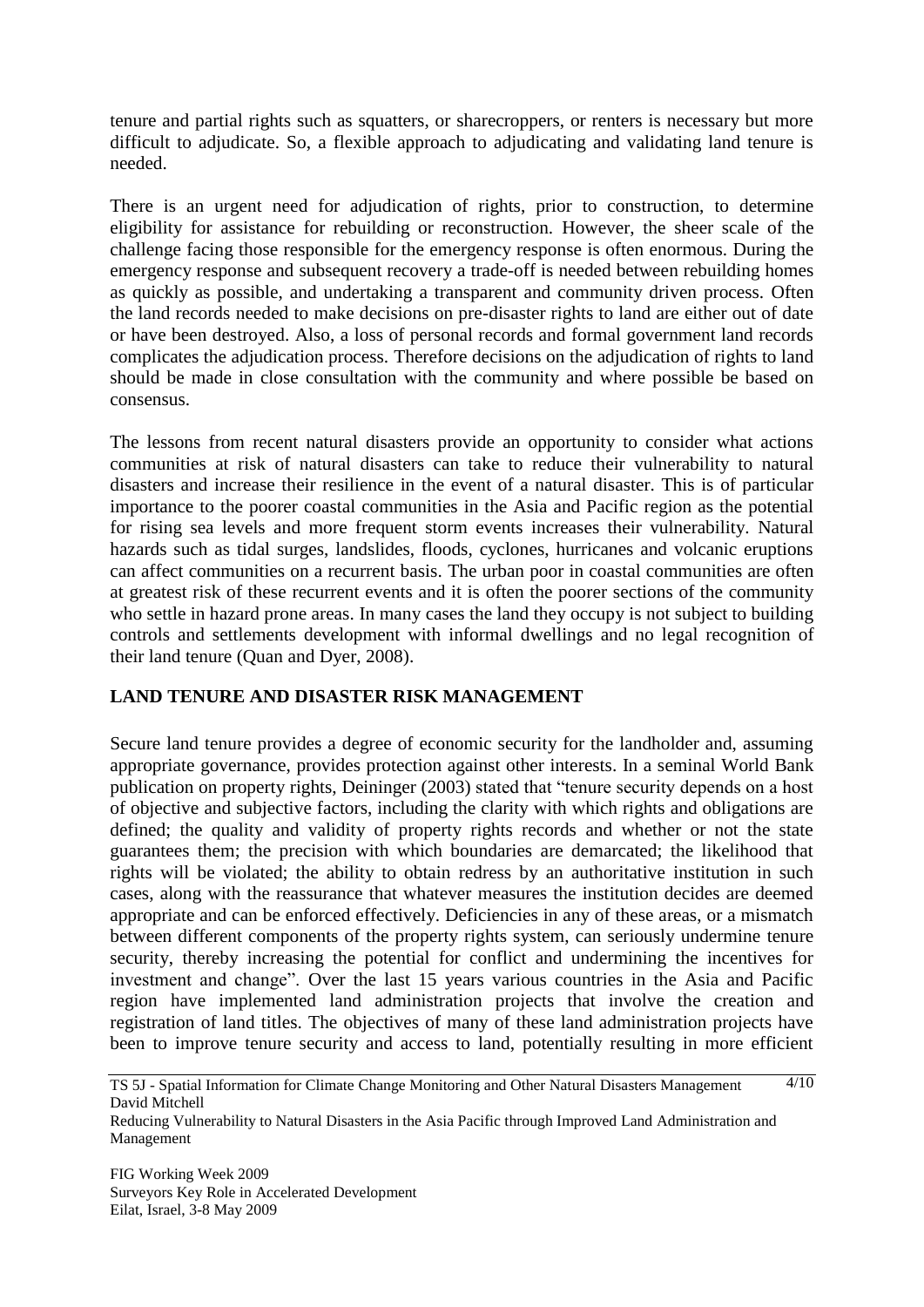agricultural production and improved livelihoods, improved governance and equity (Mitchell *et al,* 2007).

However, many countries in the Asia Pacific region do not have a formalised land tenure system and rely on customary arrangements, and other types of informal tenure. Whilst such arrangements might have been suitable in traditional and historical circumstances, pressures on land tenure due to climate change will result in an altogether different reality. Even in countries with land titling programs, much of the occupied land remains under state control, or lies outside the scope of the titling project.

Land that is agriculturally marginal, or hazard-prone, tends to have no formal land tenure in place and the occupiers have settled there because they don"t have claim to any other land. They typically have very poor infrastructure and limited government support. In hazard-prone areas this presents a problem as they are at high risk of the impact of a natural disaster and also very vulnerable to loss of access to land and the livelihoods they derive from the land or associated water resources. Natural hazards such as floods may only affect a community or agricultural land every few years, but the damage can be significant. Landholders need to find ways to live with the threat of the disaster, respond when the disaster occurs, and to rebuild their homes and livelihoods after the event.

Tran *et al* (2007) argued that the Vietnamese people are very used to living with severe floods and this is embedded in their culture. Accordingly they have had a large system of river and coastal dykes in place to control flooding for centuries, and this has worked on most occasions. However, they add that "this structural approach to flood control is now under pressure because the conditions inducing flooding are intensifying, both at the local and global level…For example, population increase, rapid urbanization, high demand for natural resource exploitation, environmental pollution, and degradation are coupled with global threats, such as climate change". This theme is continued by Satterthwaite *et al* (2007) who argue that in addition to government adaptive response, the urban poor demonstrate a significant capacity to undertake measures such as building shelters and drainage channels to protect themselves and their properties from flood risks. This was the experience also in Aceh where Fitzpatrick and Zevenbergen (2007) reported that "coastal communities proved remarkably resilient after the tsunami…community-based methods and approaches proved the most successful in fostering sustainable and largely conflict-free recovery".

However, Quan and Dyer (2008) argued that "Such autonomous adaptations are however constrained by insecure land tenure which creates disincentives for people to invest scarce resources in risk reduction. For both new and existing settlements *more secure land tenure is required* so as to improve resilience to sea level rise related risks by promoting investments in better housing and community infrastructure".

 $\frac{5}{10}$ 

TS 5J - Spatial Information for Climate Change Monitoring and Other Natural Disasters Management David Mitchell

Reducing Vulnerability to Natural Disasters in the Asia Pacific through Improved Land Administration and Management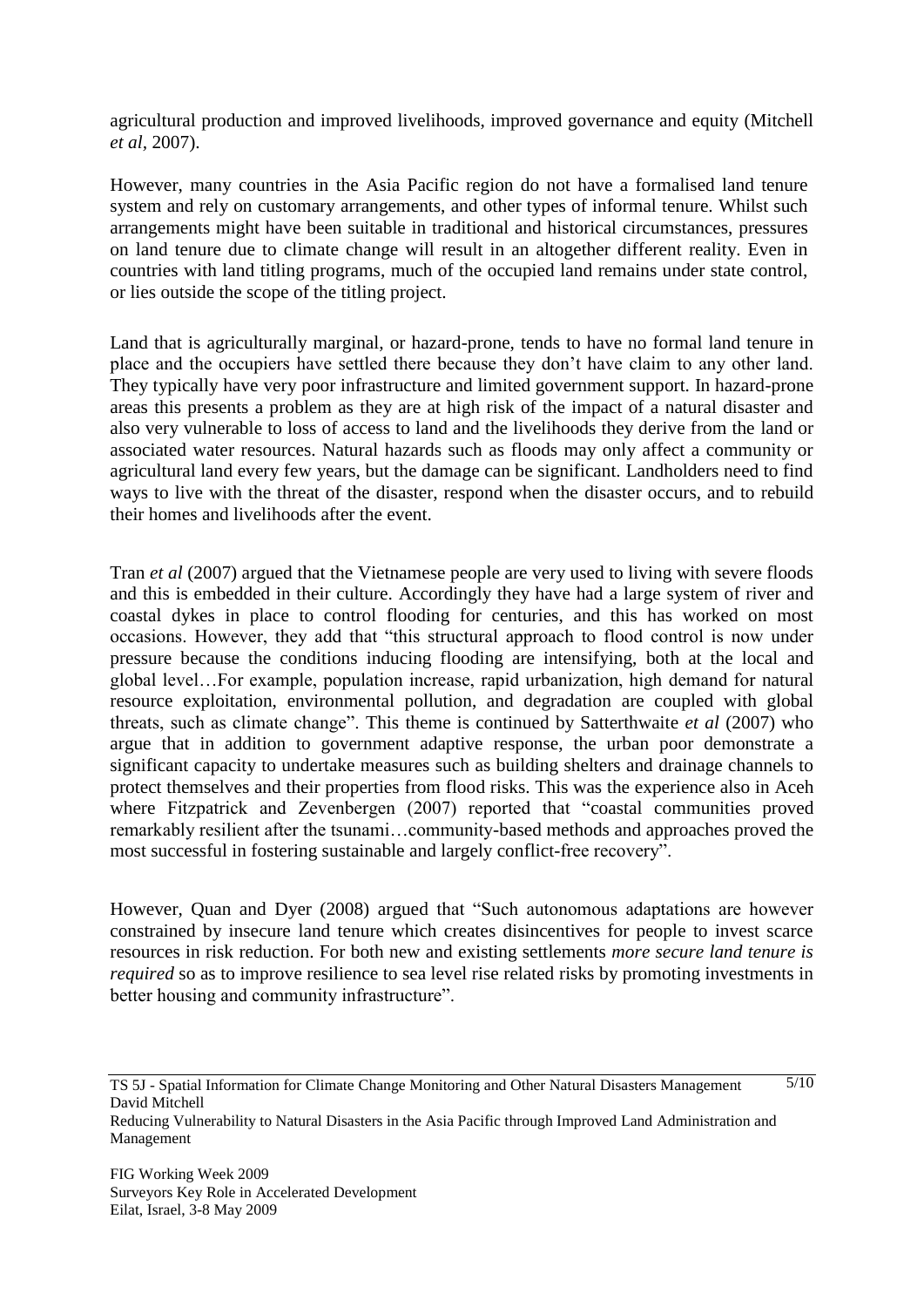Analysis of recent natural disasters has provided lessons for future Disaster and Risk Management (DRM). Figure 1 provides an overview of the post-disaster processes in a typical DRM framework that includes recovery, risk assessment, prevention, mitigation and preparedness. Each of these stages provides opportunities for improvements to land administration and management that lay the basis for reduced vulnerability.



**Figure 1 Key Elements of Disaster Risk Management (Source: FIG (2006))**

Responses to natural disasters need to consider land issues in the preparation for early recovery. Secure land tenure is important in responding to natural disasters in terms of allocating assistance and retribution in reinstating homes and livelihoods. However, if land tenure is unclear or uncertain, post-determination will be difficult and may exacerbate the negative impact of the weather event and undermine community cohesion and peace-building. There is also often an inevitable need to relocate people due to changed conditions following the natural disaster. This was the case in Aceh following the tsunami. A sudden tectonic plate movement in Sumatra caused the tsunami and also pushed down the coastal shelf along much southern Aceh, especially around Singkil (BRR and the World Bank, 2005). The result was that many areas are now 1.5 meters lower than prior to the tsunami and much of the previously occupied land is flooded every high tide. This inevitably led to decisions on where people should be relocated and the likely impact on their livelihoods.

TS 5J - Spatial Information for Climate Change Monitoring and Other Natural Disasters Management David Mitchell  $6/10$ 

Reducing Vulnerability to Natural Disasters in the Asia Pacific through Improved Land Administration and Management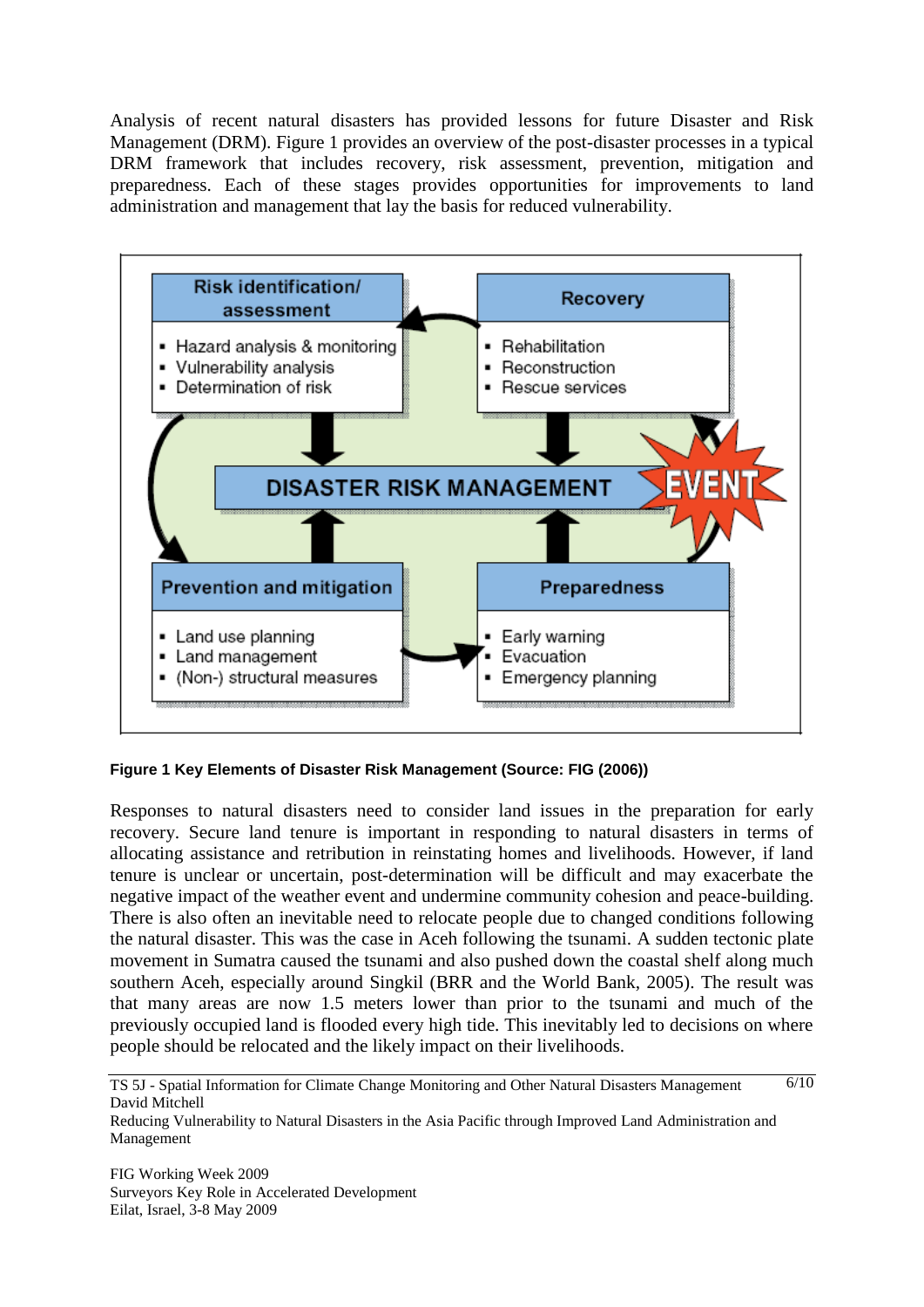Lessons from responses to the Asian Tsunami indicate that tenure will be secure in natural disaster responses where there is adequate land administration data or the land records received little damage, landholders have documentary evidence of legal rights to land, the land administration system is responsive and flexible, and the governance arrangements of land administration agencies allow for fast and transparent processes for claims to land and inheritance. The question of whether or not to rebuild in hazard-prone areas is also significant. In addition, proof of ownership brings the possibility of using the land as collateral for investments in disaster recovery actions. In face of these challenges, the strength and cohesiveness of the local community as very significant in the protection of property rights in the event of a natural disaster.

# **REDUCING THE VULNERABILITY OF COMMUNITIES TO LOSS OF LAND**

Following the recovery phase following a disaster there are opportunities to reflect on the land issues that have arisen and develop risk reduction measures what will reduce the vulnerability of those at risk. Formal recognition by government of all valid forms of existing tenure is paramount. Disaster mitigation should therefore include an assessment of the security of tenure in areas at risk of natural disasters and the communication of the results to the community. In particular, the rights of women and children and disadvantaged social groups should be identified. This would place landholders in a stronger position to negotiate in the event of a natural disaster.

The first part of this opportunity is improving the capacity of the land administration to cope with future events. The developing countries in the Asia Pacific region are quite diverse in land tenure systems and governance arrangements, which makes it hard to generalise. However, there are large areas of customary land in many of these countries. On private land informal arrangements are more common than land titles. In most of these countries there are problems with the capacity of the land administration system that exacerbate the challenges in the event of a natural disaster.

An improvement to the capacity of land offices in areas at highest risk of natural disasters is important in reducing vulnerability for those with land titles. Capacity building of land institutions is central to improved governance as many existing institutions do currently have the capacity to implement the DRM measures required. This capacity building could take the form of training staff in the land issues that arise after disasters, developing an inventory of informal rights to land, and taking steps to protect the land records and survey infrastructure from the impact of a natural hazard. With improved capacity in the land administration agencies comes an opportunity for land experts to be more involved in the improvement to tenure security.

The *land management paradigm* outlined by Enemark (2004), describes land management as the components of land administration as land tenure, land valuation, and land use

Reducing Vulnerability to Natural Disasters in the Asia Pacific through Improved Land Administration and Management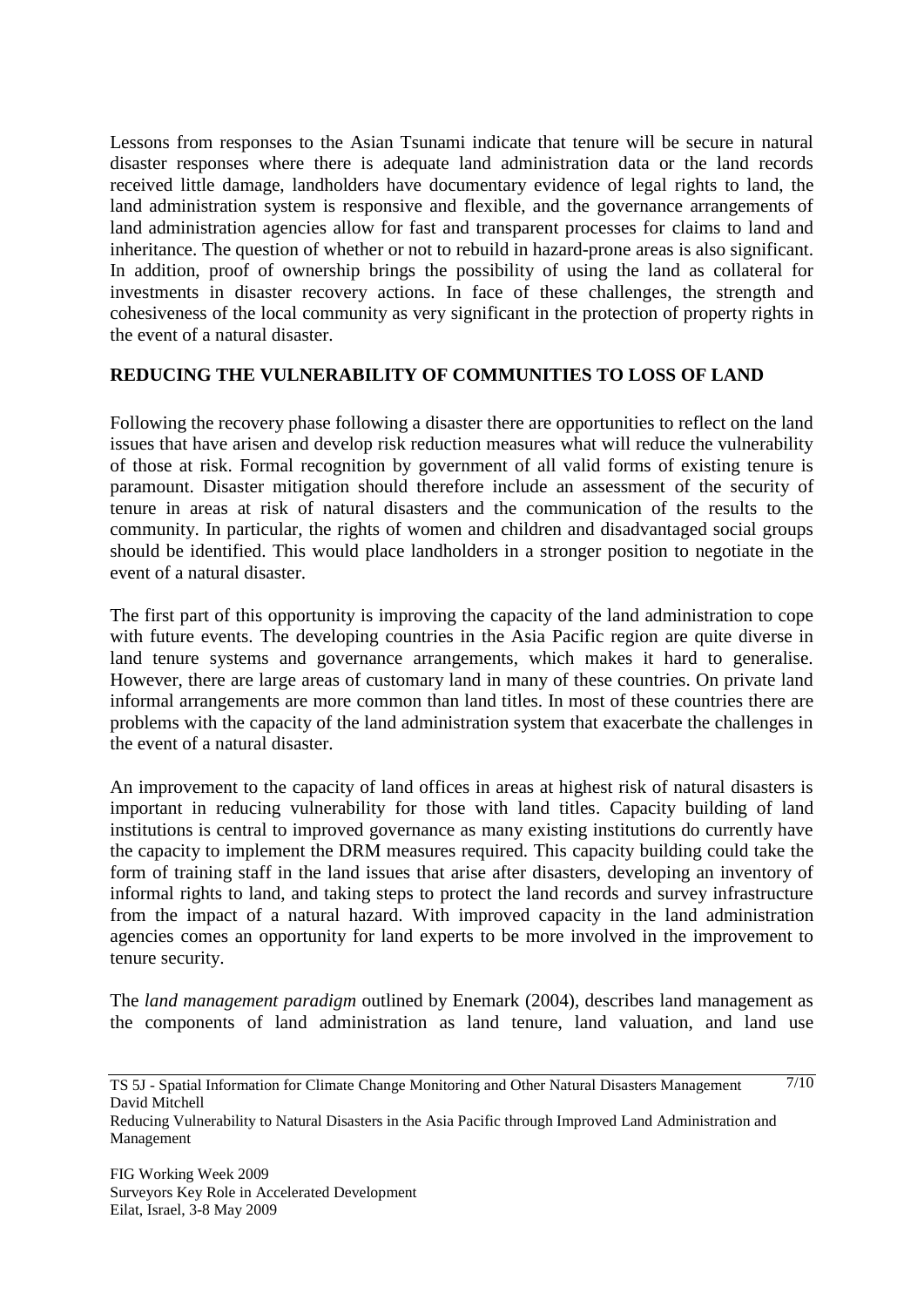management, supported by a land policy framework and land information infrastructure (See Figure 2).



**Figure 2 The Land Management Paradigm (Source: Enemark, 2004)**

The most significant long-term impact that land administration can have on vulnerability is the improvement of tenure security for those without legally recognised rights to land. This applies to both privately occupied land and to collectively managed land. Brown and Crawford (2006) presented the results of a survey of humanitarian and development professionals, commentators and academics involved with disaster management and mitigation. They reported that the respondents agreed that clarity over private and communal land ownership was critical to the effective reconstruction of disaster-affected regions. This clarity allowed them to provide secure credit for reconstruction, and allowed them to benefit from any compensation packages that may be offered. However, improving tenure security is by nature a complex and long-term process and it is widely considered that improvements to tenure security should be incremental and progress up a "ladder of rights" (GLTN 2008, Barnes and Riverstone 2009). The development of an updated land policy framework is the appropriate way to commence the process of improving tenure security. Lessons from previous disasters should be catalogued and used as a basis for the development of land policies that consider land tenure issues in hazard-prone areas, using a participatory and transparent process. Previous experience suggests that the success of implementation of land policies will inevitably be depend on a range of factors including governance, political will, and the degree of public involvement in the development of the policies.

Closely related to improvements to tenure security is the necessity to educate the public about their rights to land, so that they are less likely to be taken advantage of in the event of a

TS 5J - Spatial Information for Climate Change Monitoring and Other Natural Disasters Management David Mitchell  $8/10$ 

Reducing Vulnerability to Natural Disasters in the Asia Pacific through Improved Land Administration and Management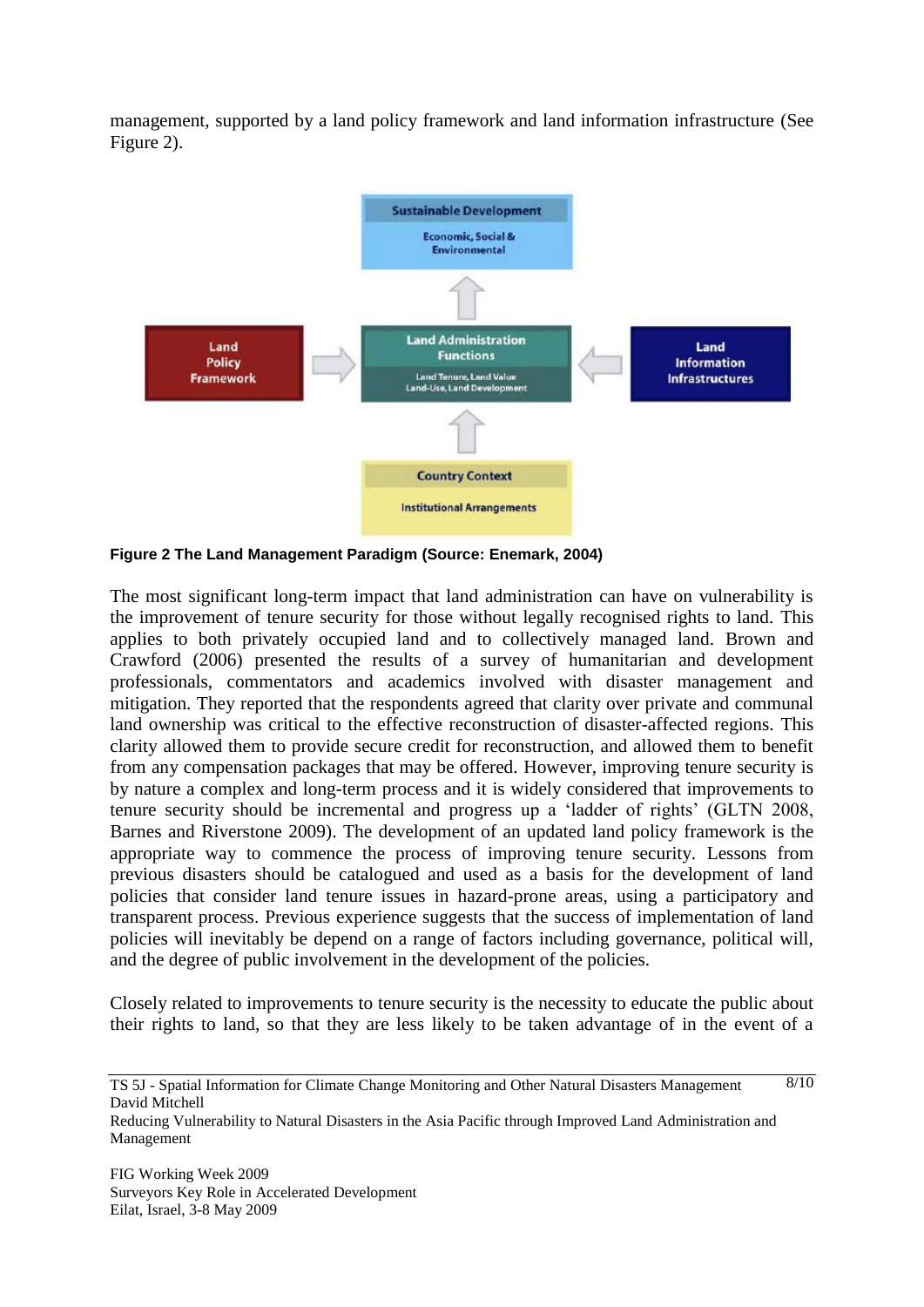disaster. Part of this responsibility lies with the land agencies to undertake community education programs about land polices and laws and their rights within these.

Improvements to land valuation also are important to reducing vulnerability to inadequate compensation where loss of land occurs following a natural disaster. Approaches to DRM can also make allowances for compensation payments in the event of a disaster. Developing upto-date land valuation maps and records will provide a basis for discussion of compensation. Information of this type places the landholders in a stronger bargaining position with government when compensation is discussed.

Land use management (or physical planning) also has a role to play in reducing vulnerability. Land use master plans that consider the risk of settlement in hazard-prone areas are important. Decisions on resettlement should be made in consultation with land experts and in high-risk areas the choice of potential resettlement sites in the event of a disaster could be made in consultation with the public prior to the occurrence of a natural hazard. In extreme cases there may be a need to consider whether some people should be permanently resettled to areas with less risk. However, there are many potential problems with this approach and decisions need to be made in close consultation with the landholders otherwise they risk loss of tenure security, loss of access to previous livelihoods and social fragmentation. For example, after the 2004 Asian tsunami the Sri Lankan government created coastal zones of between 100m and 300m preventing housing construction in tsunami affected areas an effort to avoid a repeat of the devastation. This would have resulted in the relocation of many thousands of people and risk increasing tensions between resettled and existing communities (Brown and Crawford, 2006). These restrictions were eventually relaxed.

The Hyogo Framework for Action (ISDR, 2005) calls for, among many recommendations, for disaster risk assessments to be incorporated into urban planning and management in disasterprone settlement areas. This is endorsed by Enemark (2009, p12) who states that "Integration of all aspects of the disaster risk management circle…into the overall land administration system will enable a holistic approach that should underpin the general awareness of the need for being prepared for natural disasters and also being able to manage actual disaster events". The respondents in the survey by Brown and Crawford (2006) believed that poor land-use planning increased disaster vulnerability through delays to reconstruction, and increased tensions between those competing for scarce resources. In the absence of cohesive land use planning prior to a natural disaster one of the issues that invariably comes up during reconstruction efforts is whether humanitarian and development organizations should take advantage of the significant severance between people and their landholdings to implement more sustainable land ownership systems moving forward.

In the absence of climate change recognition in land policy spontaneous adaptations will occur. The lessons for adaptive planning and climate change mitigation are in the consideration of the implications of climate change on existing land tenure and land use arrangements, the likely impact on tenure systems of mitigation measures, and how climate change can be incorporated into land policies. Quan and Dyer (2008) argued that:

TS 5J - Spatial Information for Climate Change Monitoring and Other Natural Disasters Management David Mitchell  $9/10$ 

Reducing Vulnerability to Natural Disasters in the Asia Pacific through Improved Land Administration and Management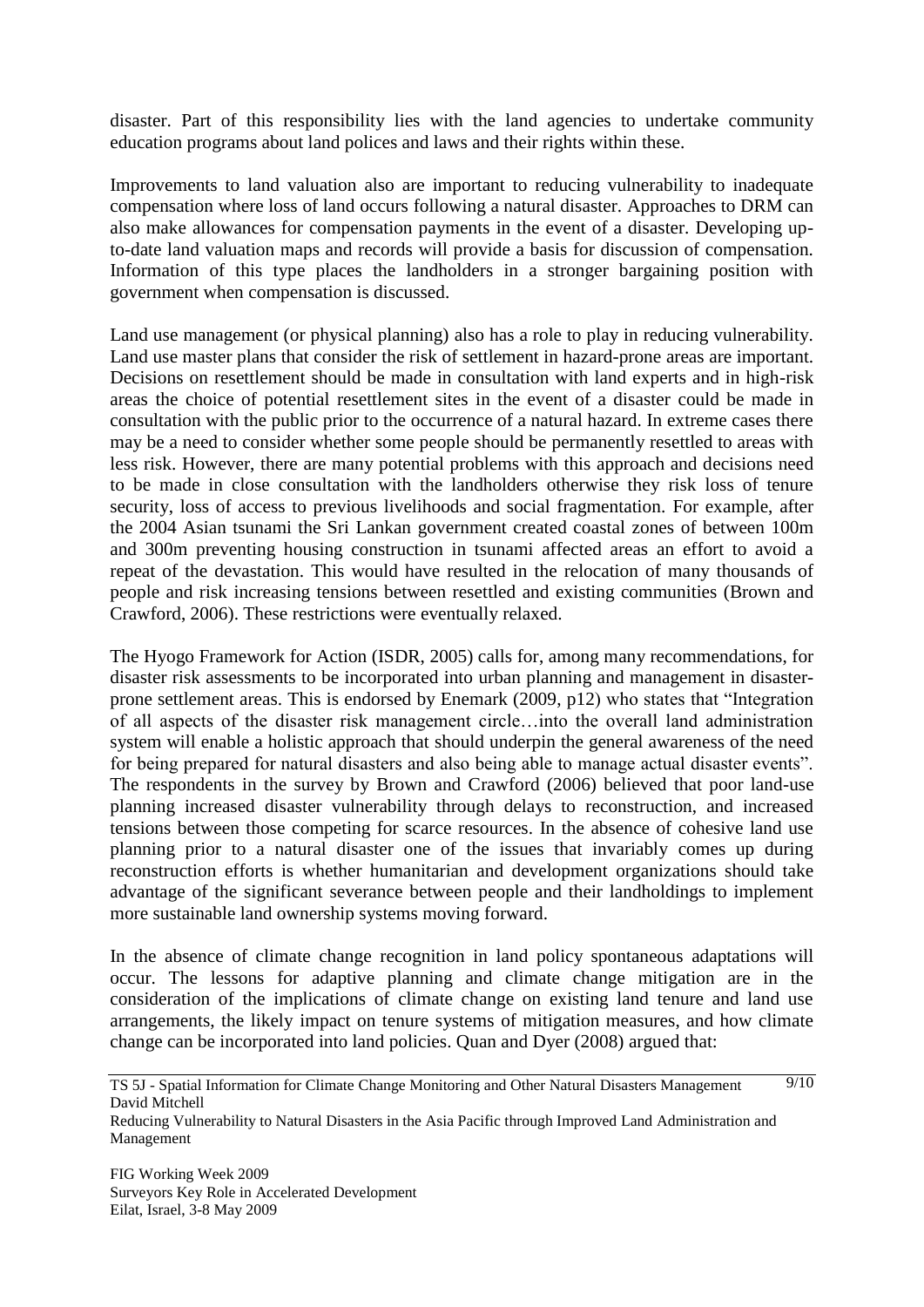*"The progressive ingredients of urban land policies to upgrade informal settlements, improve tenure security, increase delivery of appropriate land through publicprivate collaboration, simplify and strengthen planning arrangements, and extend popular participation therefore all have a significant role to play by improving the incentives and flexibility for individuals, small businesses and communities to adapt to the risks of sea level rise".*

By bringing land administration and physical planning closer together, and supported with disaster risk information better decisions on land tenure and land use are possible, and the poorest will benefit.

# **CONCLUSIONS**

There is growing evidence that climate change will lead to an increase in the incidence of natural disasters. The likelihood is that recurrent events such as tidal surges, cyclones, and floods will become a greater problem for some communities. Unfortunately the people most vulnerable are often the poorest section of the community, and often live in areas with informal tenure. Security of tenure is an important factor in the reconstruction and restitution after a natural disaster and should therefore be considered as an element of the vulnerability of communities to natural disasters. Improved tenure security strengthens the negotiation powers of the poor, and can reduce the likelihood of land grabbing, assist in reconstruction efforts and help with access to collateral for financing reconstruction. Education of individual's property rights and level of tenure security is also important.

Land administration and management can reduce the vulnerability of people to natural disasters through improved capacity to make decision on land, the development of land policies that includes the lessons learned from previous disasters, the development of land valuation records in at-risk areas, and the development of sound land use master plans that consider risk areas and resettlement options in consultation with the community.

#### **ACKNOWLEDGEMENTS**

The author wishes to thank his colleagues in the School of Mathematical and Geospatial Sciences for their input and support.

#### **REFERENCES**

- Badan Rehabilitasi dan Rekonstruksi (BRR) and the World Bank, 2005, *Rebuilding a Better Aceh and Nias: Stocktaking of the Reconstruction Effort - Brief for the Coordination Forum Aceh and Nias (CFAN).* For the people of Aceh and Nias, October 2005.
- Barnes, G. and G. Riverstone, 2009, *Exploring Vulnerability and Resilience in Land Tenure Systems after Hurricanes Mitch and Ivan*. Accessed 12/12/09.

[www.sfrc.ufl.edu/geomatics/courses/SUR6427/Barnes-riverstone-pap.doc](http://www.sfrc.ufl.edu/geomatics/courses/SUR6427/Barnes-riverstone-pap.doc).

TS 5J - Spatial Information for Climate Change Monitoring and Other Natural Disasters Management David Mitchell  $10/10$ 

Reducing Vulnerability to Natural Disasters in the Asia Pacific through Improved Land Administration and Management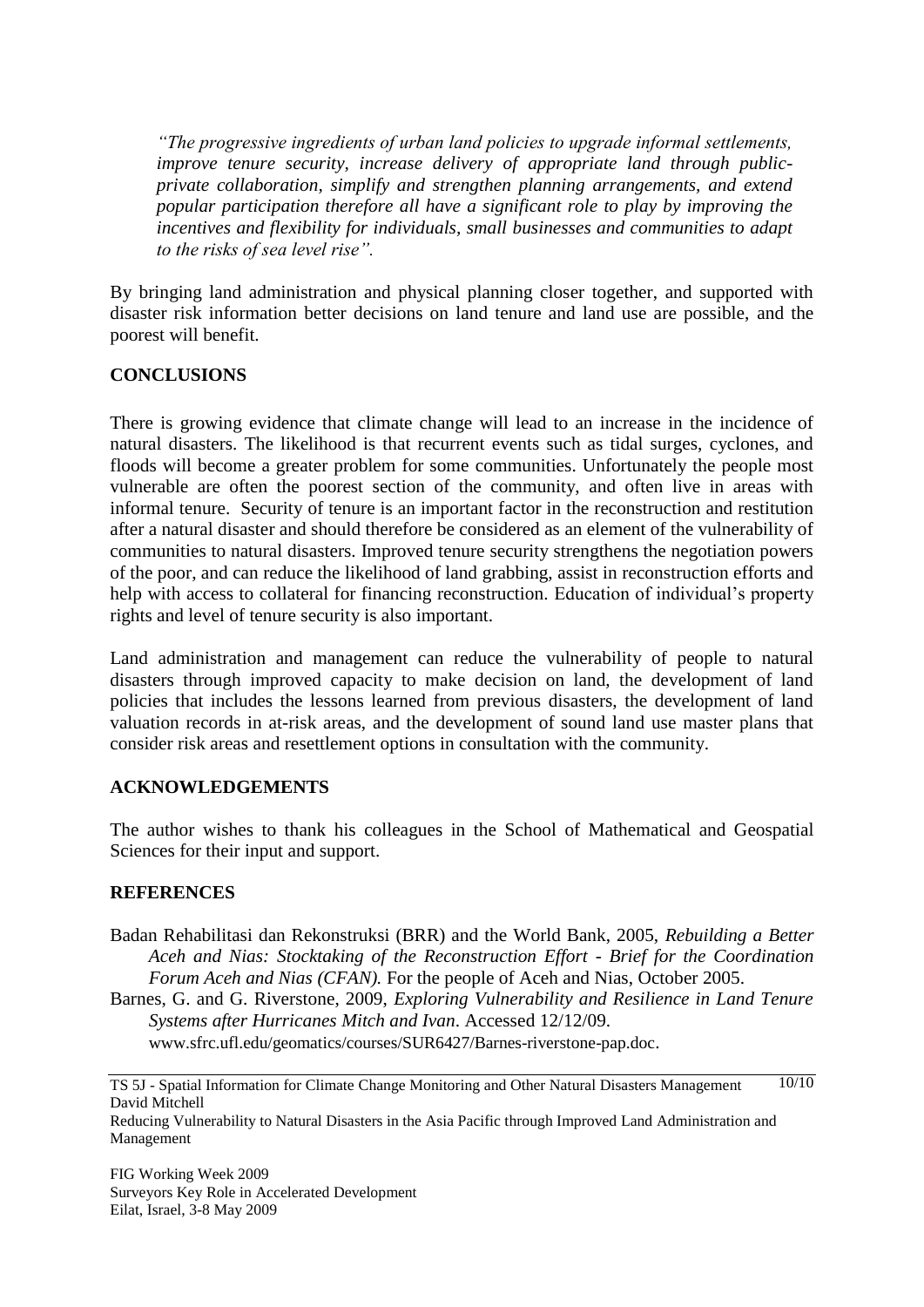- Brown, O., and Crawford, A., 2006, *Addressing Land Ownership after Natural Disasters: An Agency Survey*, International Institute for Sustainable Development (IISD), Winnipeg, Canada.
- Deininger, K., 2003, *Land Polices for Growth and Poverty Reduction, A World Bank Policy Research Report,* World Bank and Oxford University Press.
- Enemark, S., 2004, *Building Land Information Policies,* Proceddings of the Special Forum on Building Land Information Policies in the Americas, Aguascalientes, mexico, 26-27 October 2004, [www.fig.net/pub/mexico/papers\\_eng/ts2\\_](http://www.fig.net/pub/mexico/papers_eng/ts2_enemark_eng.pdf)**enemark**\_eng.pdf.
- Enemark, S., 2009, *Sustainable Land Administration Infrastructures to support Natural Disaster Prevention and Management,* UNESC, Ninth United Nations Regional Cartographic Conference for the Americas, New York, 10-14 August 2009.
- FIG (2006): The Contribution of the Surveying Profession to Disaster Risk Management. FIG Publication No. 38. FIG Office, Copenhagen, Denmark. <http://www.fig.net/pub/figpub/pub38/figpub38.htm>
- Fitzpatrick, D., and Zevenbergen, J., 2007, *Addressing Land Issues after Natural Disasters: A Study of the Tsunami Disaster in Aceh, Indonesia: Draft*.
- Fitzpatrick, D., 2008, *Guidelines on Addressing Land Issues after Natural Disasters: EGM Draft 21-23 April 2008*, UN-HABITAT/UN FAO/UNDP.
- Global Land Tools Network, 2008, *Secure Land Rights for All.* Nairobi, UN-HABITAT.
- Guha-Sapir, D., Hargitt, D., and Hoyois, G., 2004, *Thirty years of natural Disasters 1974 – 2003: The Numbers*, Centre for Research on the Epidemiology of Disasters, <http://www.unisdr.org/eng/library/Literature/8761.pdf> , Accessed 22/09/2009.
- Handmer, J. And Choong, W., 2006, Disaster resilience through local economic activity in Phuket, *The Australian Journal of Emergency Management*, Vol. 21 No. 4, November 2006.
- Inter-Agency, 2007, *Handbook on Housing and Property Restitution for Refugees and Displaced Persons: Implementing the 'Pinheiro Principles'.* Turin, FAO/iDMC/OCHA/OHCHR/UN-HABITAT/UNHCR.
- ISDR, 2005, *Hyogo Framework for Action 2005-2015: Building the Resilience of Nations and Communities to Disasters*. World Conference for Disaster Reduction, Kobe, Hyogo, Japan.
- Mitchell, D., Clarke, M., and Baxter, J., 2008, Evaluating Land Administration Projects in Developing Countries, *Land Use Policy*, 25(4) pp. 464-473.
- Quan, J., and Dyer, N., 2008, *Climate Change and Land Tenure: The implications of Climate Change for Land Tenure and Land Policy,* IIED, UN FAO Land Tenure Working Paper 2, [ftp://ftp.fao.org/docrep/fao/011/aj332e/aj332e00.pdf,](ftp://ftp.fao.org/docrep/fao/011/aj332e/aj332e00.pdf) Accessed 03/08/2009.
- Satterthwaite D., Huq, S., Pelling M., Reid H., Lankao P.R. (2007) *Adapting to Climate Change in Urban Areas: The possibilities and constraints in low- and middle-income nations*, Human Settlements Discussion Paper Series, IIED available at <http://www.iied.org/pubs/pdfs/10549IIED.pdf> , Accessed 21/09/2009.
- Tran, P., Marincioni, F., Shaw, R., Sarti M., and An, L., 2007, Flood risk management in Central Viet Nam: challenges and potentials, *Natural Hazards*, [Volume 46, Number 1 /](http://www.springerlink.com/content/vqg63474r211/?p=26158b5062ea4bdfb935f9c93ca66463&pi=0)  [July, 2008.](http://www.springerlink.com/content/vqg63474r211/?p=26158b5062ea4bdfb935f9c93ca66463&pi=0)

TS 5J - Spatial Information for Climate Change Monitoring and Other Natural Disasters Management David Mitchell  $11/10$ 

Reducing Vulnerability to Natural Disasters in the Asia Pacific through Improved Land Administration and Management